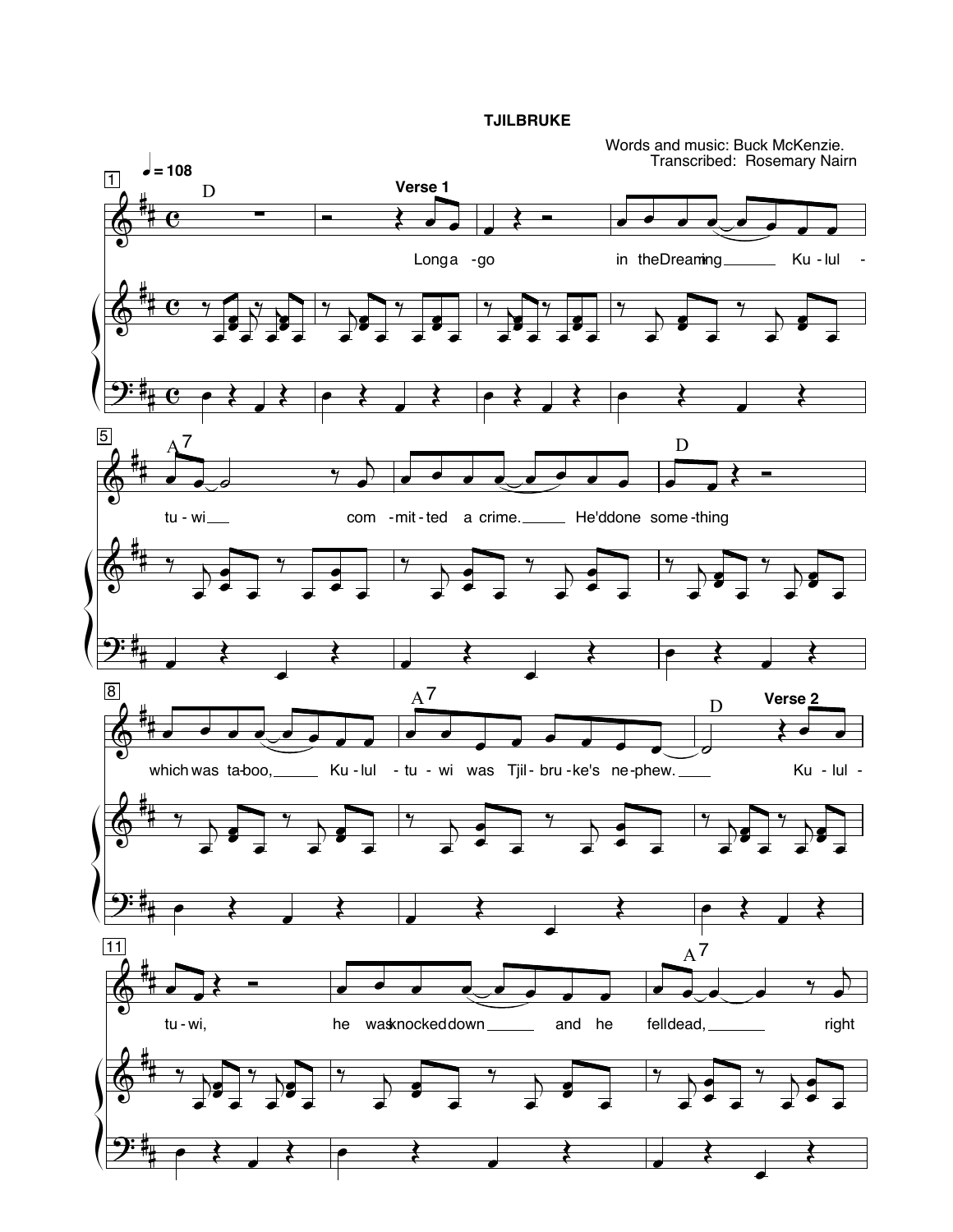

2.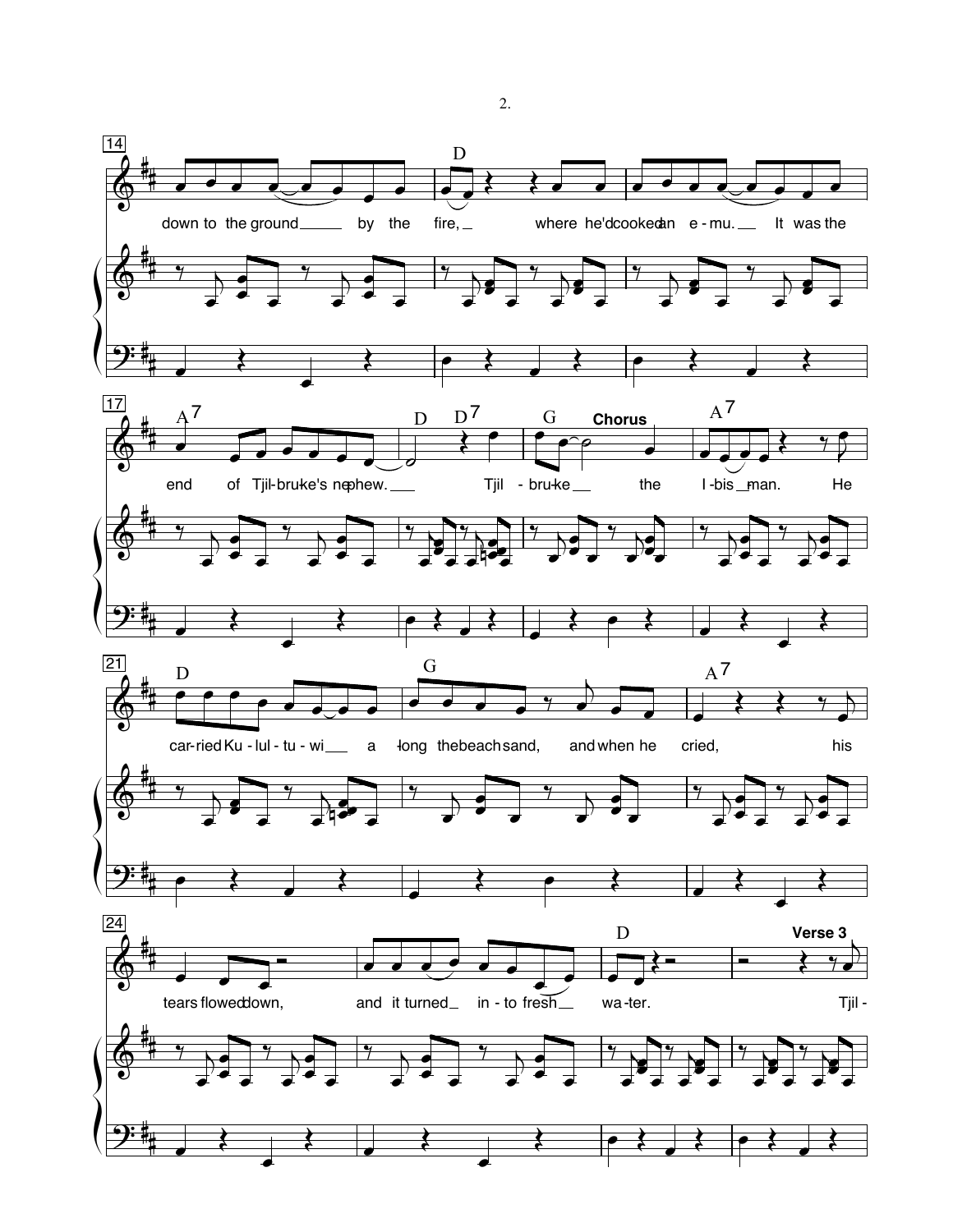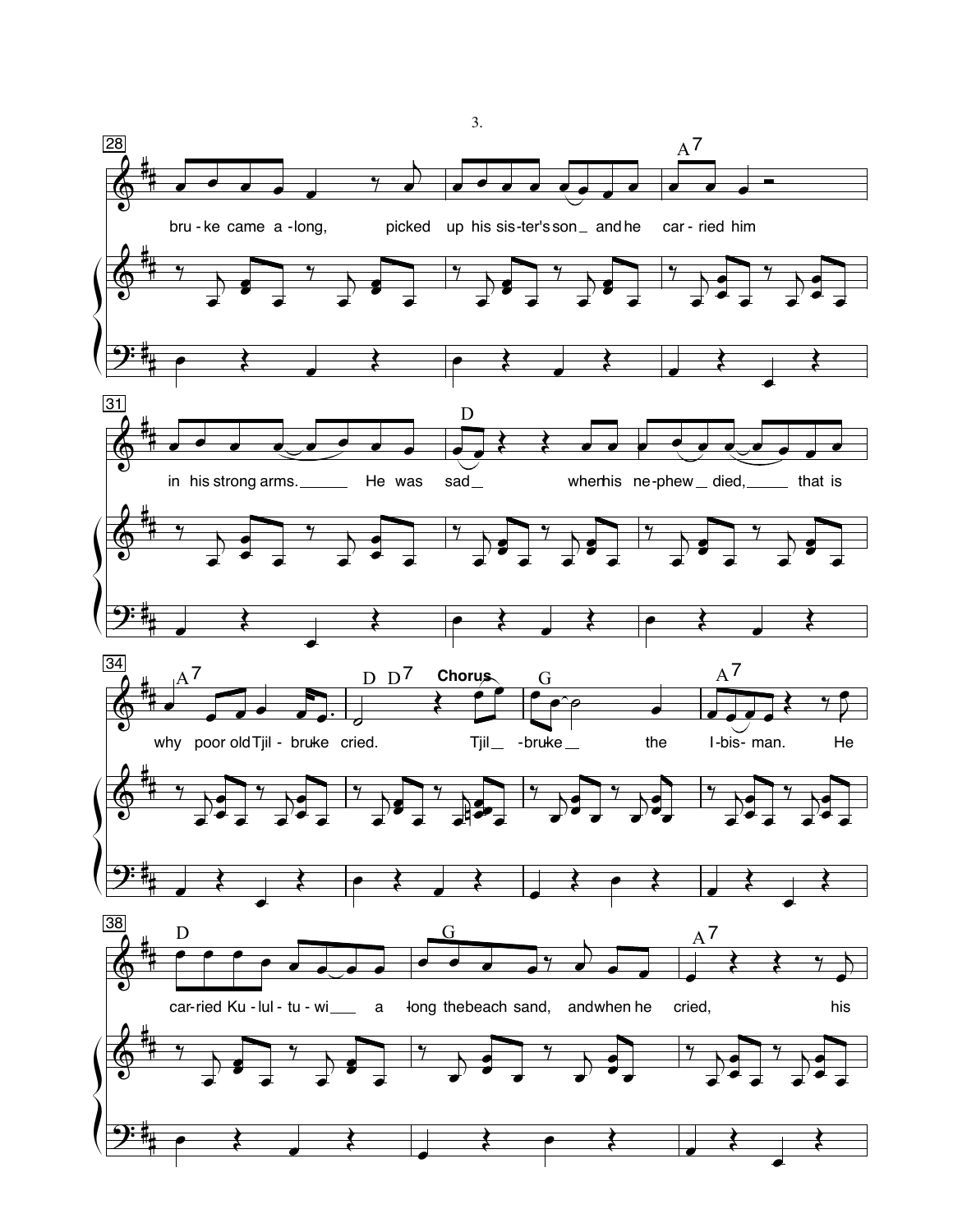